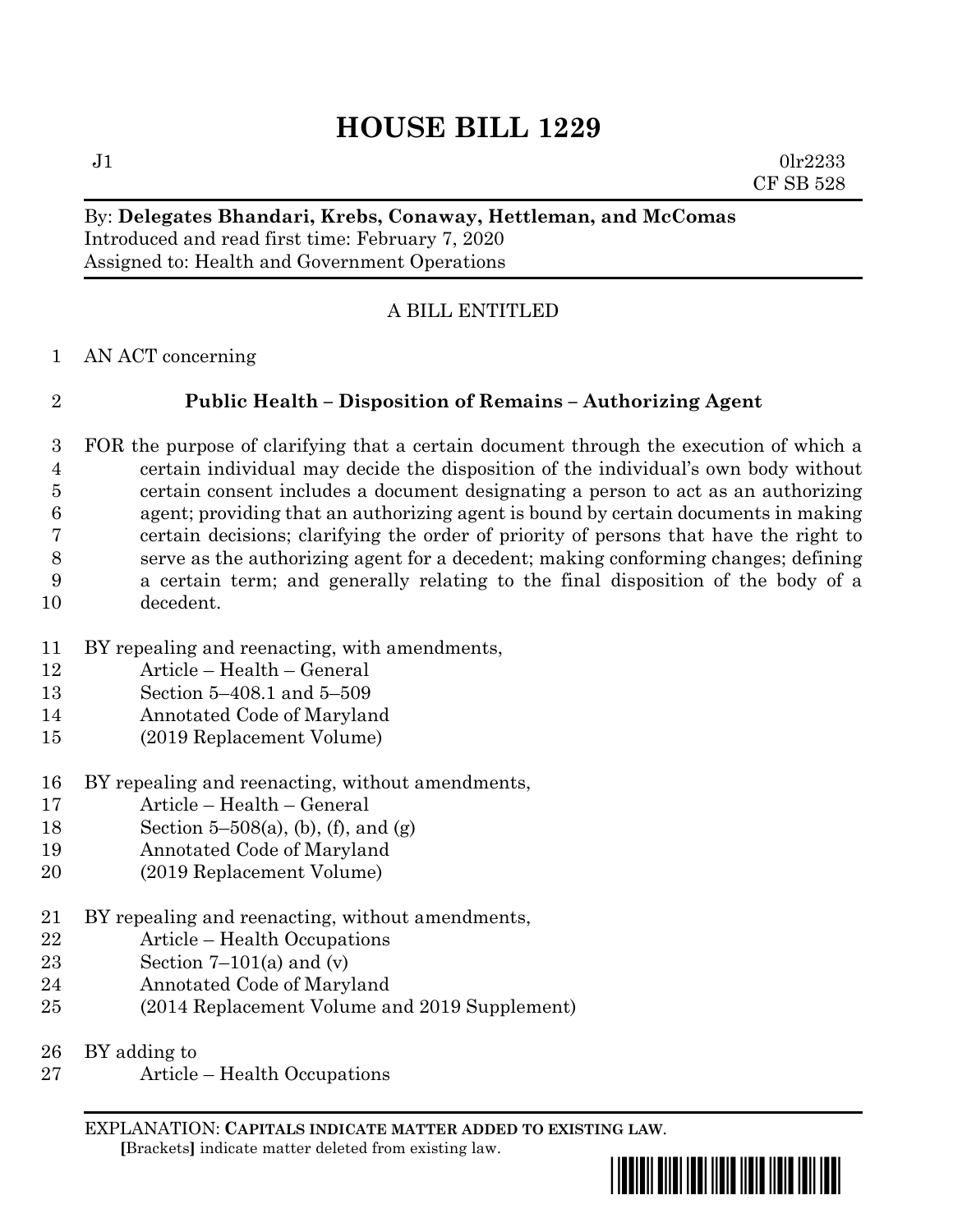|              | Section $7-101(c-1)$                          |
|--------------|-----------------------------------------------|
| 2            | Annotated Code of Maryland                    |
| $\mathbf{R}$ | (2014 Replacement Volume and 2019 Supplement) |
|              |                                               |
| 4            | BY repealing and reenacting, with amendments, |
| -5           | Article – Health Occupations                  |
|              | Section 7-410                                 |

- Annotated Code of Maryland
- (2014 Replacement Volume and 2019 Supplement)

 SECTION 1. BE IT ENACTED BY THE GENERAL ASSEMBLY OF MARYLAND, That the Laws of Maryland read as follows:

# **Article – Health – General**

5–408.1.

13 Except as provided in  $\S$  5–408(a)(2) of this subtitle, this subtitle does not deny the right of a donor to provide by **[**last will and testament or by contract**] A DOCUMENT DESCRIBED IN § 5–509 OF THIS TITLE** for the ultimate disposition and repose of the donor's last remains.

5–508.

(a) In this subtitle the following words have the meanings indicated.

 (b) "Authorizing agent" means the individual who has legal authority to arrange for and make decisions regarding the final disposition of a dead human body, including by cremation.

 (f) "Practitioner" means a person who is licensed by the State as a funeral director, mortician, or surviving spouse licensee to practice mortuary science.

 (g) "Pre–need contract" means an agreement prior to the time of death between a consumer and a practitioner to provide any goods and services regarding the final disposition of a dead human body.

5–509.

 (a) (1) Any individual who is 18 years of age or older may decide the disposition of the individual's own body after that individual's death without the predeath or post–death consent of another person by **[**executing**]:**

 **(I) EXECUTING** a document that expresses the individual's wishes regarding disposition of the body**, INCLUDING A DOCUMENT DESIGNATING A PERSON TO ACT AS AUTHORIZING AGENT;** or **[**by entering**]**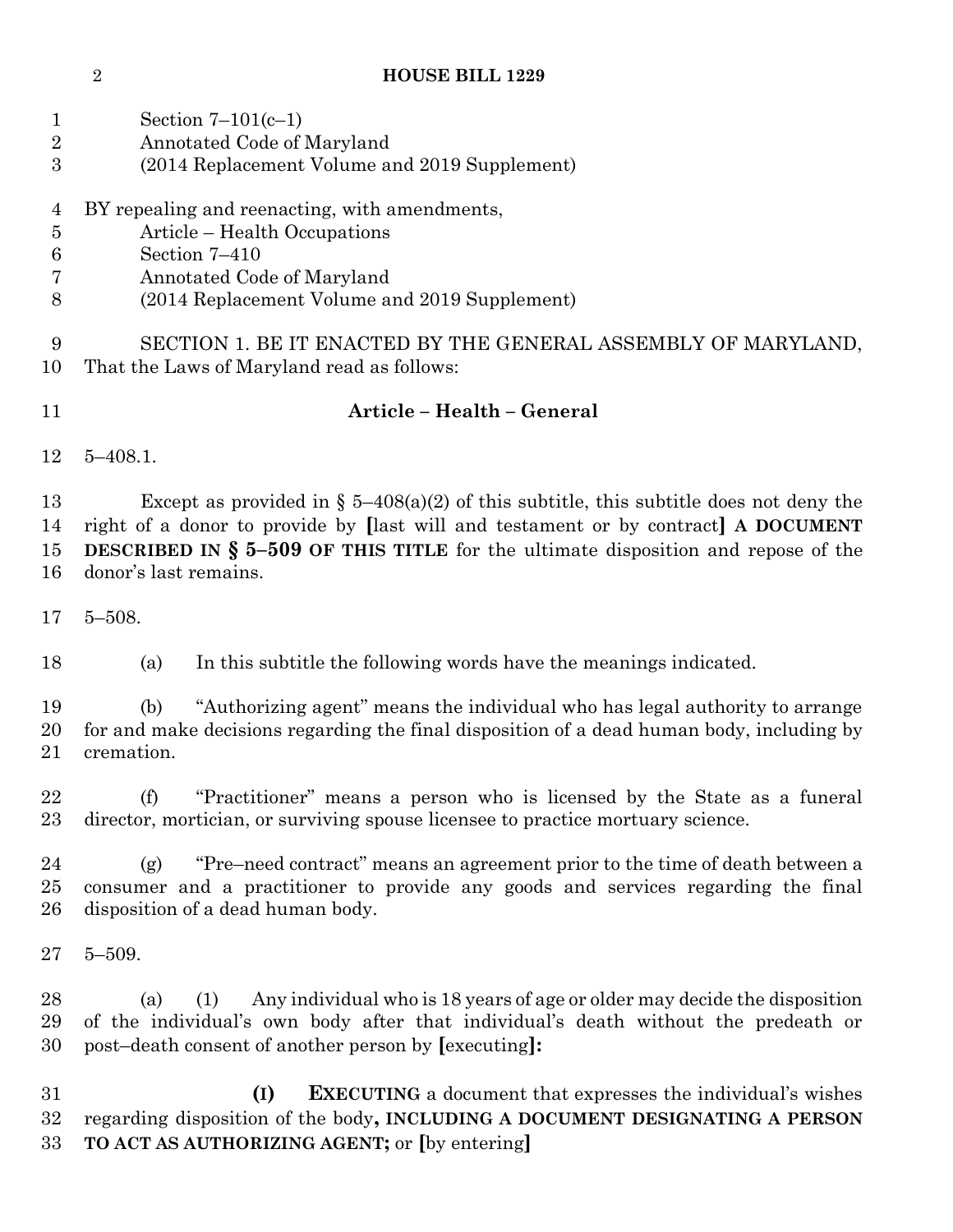| $\mathbf{1}$                                    | <b>ENTERING</b> into a pre-need contract.<br>(II)                                                                                                                                                                                                                                                                                                                                              |  |  |  |  |
|-------------------------------------------------|------------------------------------------------------------------------------------------------------------------------------------------------------------------------------------------------------------------------------------------------------------------------------------------------------------------------------------------------------------------------------------------------|--|--|--|--|
| $\overline{2}$<br>3<br>$\overline{4}$<br>5<br>6 | The person designated on a United States Department of Defense<br>(2)<br>Record of Emergency Data (DD Form 93), or its successor form, as the person authorized<br>to direct disposition may [arrange for the final disposition of the body of a decedent,<br>including by cremation under $\S$ 5-502 of this subtitle] SERVE AS THE AUTHORIZING<br>AGENT FOR A DECEDENT, if the decedent:     |  |  |  |  |
| 7                                               | Died while serving in the United States armed forces; and<br>(i)                                                                                                                                                                                                                                                                                                                               |  |  |  |  |
| 8<br>9                                          | Executed the United States Department of Defense Record of<br>(ii)<br>Emergency Data (DD Form 93), or its successor form.                                                                                                                                                                                                                                                                      |  |  |  |  |
| 10<br>11<br>12                                  | (3)<br>AN AUTHORIZING AGENT IS BOUND BY ANY VALID DOCUMENT<br>EXECUTED UNDER THIS SUBSECTION IN MAKING DECISIONS REGARDING THE FINAL<br>DISPOSITION OF THE DECEDENT'S BODY.                                                                                                                                                                                                                    |  |  |  |  |
| 13<br>14<br>$15\,$                              | In order to be valid, any document executed under subsection (a) of this section<br>(b)<br>must be written and signed by the individual in the presence of a witness, who, in turn,<br>shall sign the document in the presence of the individual.                                                                                                                                              |  |  |  |  |
| 16<br>17                                        | THE FOLLOWING PERSONS, IN THE ORDER OF PRIORITY STATED, HAVE<br>$\left( \mathrm{e}\right)$<br>THE RIGHT TO SERVE AS THE AUTHORIZING AGENT FOR A DECEDENT:                                                                                                                                                                                                                                      |  |  |  |  |
| 18<br>19                                        | (1)<br>IF THE DECEDENT EXECUTED A VALID DOCUMENT UNDER<br>SUBSECTION (A) OF THIS SECTION:                                                                                                                                                                                                                                                                                                      |  |  |  |  |
| 20<br>21<br>22                                  | THE PERSON DESIGNATED ON THE UNITED STATES<br>(I)<br>DEPARTMENT OF DEFENSE RECORD OF EMERGENCY DATA (DD FORM 93), OR ITS<br>SUCCESSOR FORM, AS THE PERSON AUTHORIZED TO DIRECT DISPOSITION; OR                                                                                                                                                                                                 |  |  |  |  |
| 23<br>24<br>25                                  | (II)<br>THE PERSON DESIGNATED AS AN AUTHORIZING AGENT BY A<br>DECEDENT IN THE VALID DOCUMENT EXECUTED UNDER SUBSECTION (A)(1) OF THIS<br><b>SECTION; OR</b>                                                                                                                                                                                                                                    |  |  |  |  |
| 26<br>$27\,$<br>28<br>29<br>30                  | (2)<br>Unless a person has knowledge that contrary directions have been<br>given by the decedent, if a decedent has not executed a document under subsection (a) of<br>this section, the following persons, in the order of priority stated, have the right to arrange<br>for the final disposition of the body of the decedent, including by cremation under $\S 5-502$<br>of this subtitle]: |  |  |  |  |
| 31                                              | [(1)]<br>(I)<br>The surviving spouse or domestic partner of the decedent;                                                                                                                                                                                                                                                                                                                      |  |  |  |  |
| 32                                              | An adult child of the decedent;<br>[(2)]<br>(II)                                                                                                                                                                                                                                                                                                                                               |  |  |  |  |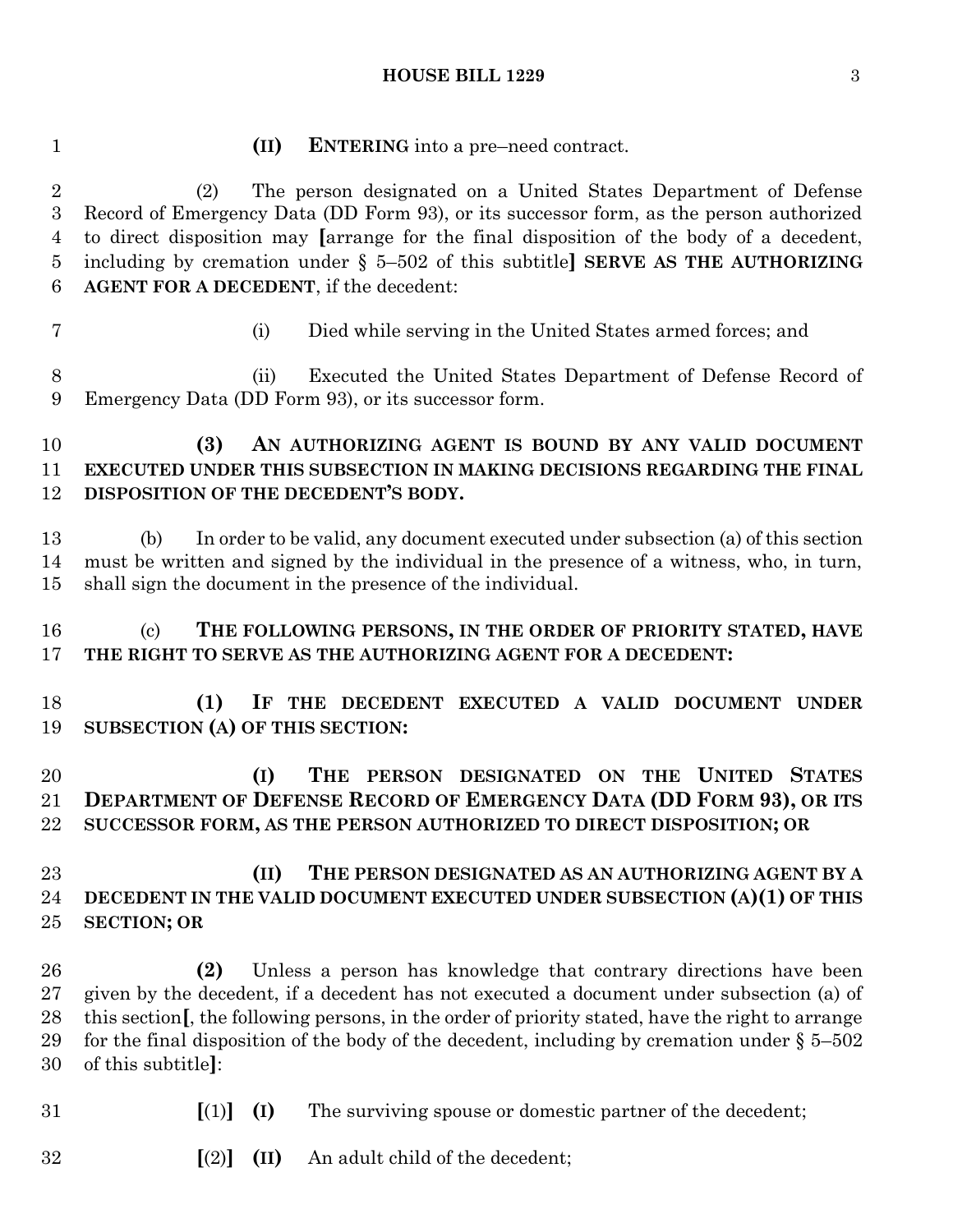| $\mathbf{1}$                           | $\left[ \mathrm{(3)}\right]$                                                                                                                                                                                                                                                                                                                                                                                                                                                                                                                                                                                      | (III)                    | A parent of the decedent;                                                                                                                                                                                                                                                                                                                                                                                                                                                                                                                                                                   |  |  |
|----------------------------------------|-------------------------------------------------------------------------------------------------------------------------------------------------------------------------------------------------------------------------------------------------------------------------------------------------------------------------------------------------------------------------------------------------------------------------------------------------------------------------------------------------------------------------------------------------------------------------------------------------------------------|--------------------------|---------------------------------------------------------------------------------------------------------------------------------------------------------------------------------------------------------------------------------------------------------------------------------------------------------------------------------------------------------------------------------------------------------------------------------------------------------------------------------------------------------------------------------------------------------------------------------------------|--|--|
| $\overline{2}$                         | $\lceil (4) \rceil$                                                                                                                                                                                                                                                                                                                                                                                                                                                                                                                                                                                               | (IV)                     | An adult brother or sister of the decedent;                                                                                                                                                                                                                                                                                                                                                                                                                                                                                                                                                 |  |  |
| 3                                      | $\lceil (5) \rceil$                                                                                                                                                                                                                                                                                                                                                                                                                                                                                                                                                                                               | (V)                      | An adult grandchild of the decedent;                                                                                                                                                                                                                                                                                                                                                                                                                                                                                                                                                        |  |  |
| $\overline{4}$<br>$\overline{5}$<br>6  | SUBSECTION (B) OF THIS SECTION;                                                                                                                                                                                                                                                                                                                                                                                                                                                                                                                                                                                   | $\lceil (6) \rceil$ (VI) | A person acting as a representative of the decedent under a<br>signed authorization of the decedent THAT DOES NOT MEET THE REQUIREMENTS OF                                                                                                                                                                                                                                                                                                                                                                                                                                                  |  |  |
| 7<br>8                                 |                                                                                                                                                                                                                                                                                                                                                                                                                                                                                                                                                                                                                   |                          | $\left[\frac{7}{7}\right]$ (VII) The guardian of the person of the decedent at the time of the<br>decedent's death, if one has been appointed; or                                                                                                                                                                                                                                                                                                                                                                                                                                           |  |  |
| 9<br>10<br>11<br>12<br>13<br>14        |                                                                                                                                                                                                                                                                                                                                                                                                                                                                                                                                                                                                                   |                          | $\lceil(8)\rceil$ (VIII) In the absence of any person under items $\lceil(1)$ through (7) (I)<br><b>THROUGH (VII)</b> of this [subsection] <b>ITEM</b> , any other person willing to assume the<br>responsibility to act as the authorizing agent [for purposes of arranging the final disposition<br>of the decedent's body, including the personal representative of the decedent's estate, after<br>attesting in writing that a good faith effort has been made to no avail to contact the<br>individuals under items $[(1)$ through $(7)]$ (I) THROUGH (VII) of this [subsection] ITEM. |  |  |
| 15<br>16<br>17<br>18<br>19<br>20<br>21 | Subject to paragraph (2) of this subsection, if a decedent has more than<br>(d)<br>(1)<br>one survivor under subsection $[(c)(1)$ through (5)] $(C)(2)(I)$ THROUGH (V) of this section,<br>any adult child, parent, adult brother or sister, or adult grandchild of the decedent who<br>confirms in writing to a practitioner that all of the other members of the same class have<br>been notified may serve as the authorizing agent for purposes of $\S$ 5-502 of this subtitle<br>unless the practitioner receives a written objection to the cremation from another member<br>of that class within 24 hours. |                          |                                                                                                                                                                                                                                                                                                                                                                                                                                                                                                                                                                                             |  |  |

 (2) If a decedent has more than one survivor under subsection **[**(c)(1) through (5)**] (C)(2)(I) THROUGH (V)** of this section, the majority of a class may serve as the authorizing agent.

 (e) In the case of an individual whose final disposition is the responsibility of the State or any of its instrumentalities, a public administrator, medical examiner, coroner, State–appointed guardian, or any other public official charged with arranging the final disposition of the decedent may serve as the authorizing agent **[**for purposes of § 5–502 of this subtitle**]**.

 (f) In the case of an individual who has donated the individual's body to medical science or whose death occurred in a nursing home or other private institution, a representative of the institution to which the body was donated or in which the decedent died shall authorize cremation for purposes of § 5–502 of this subtitle if the decedent executed cremating authorization forms and the institution is charged with making arrangements for the final disposition of the body.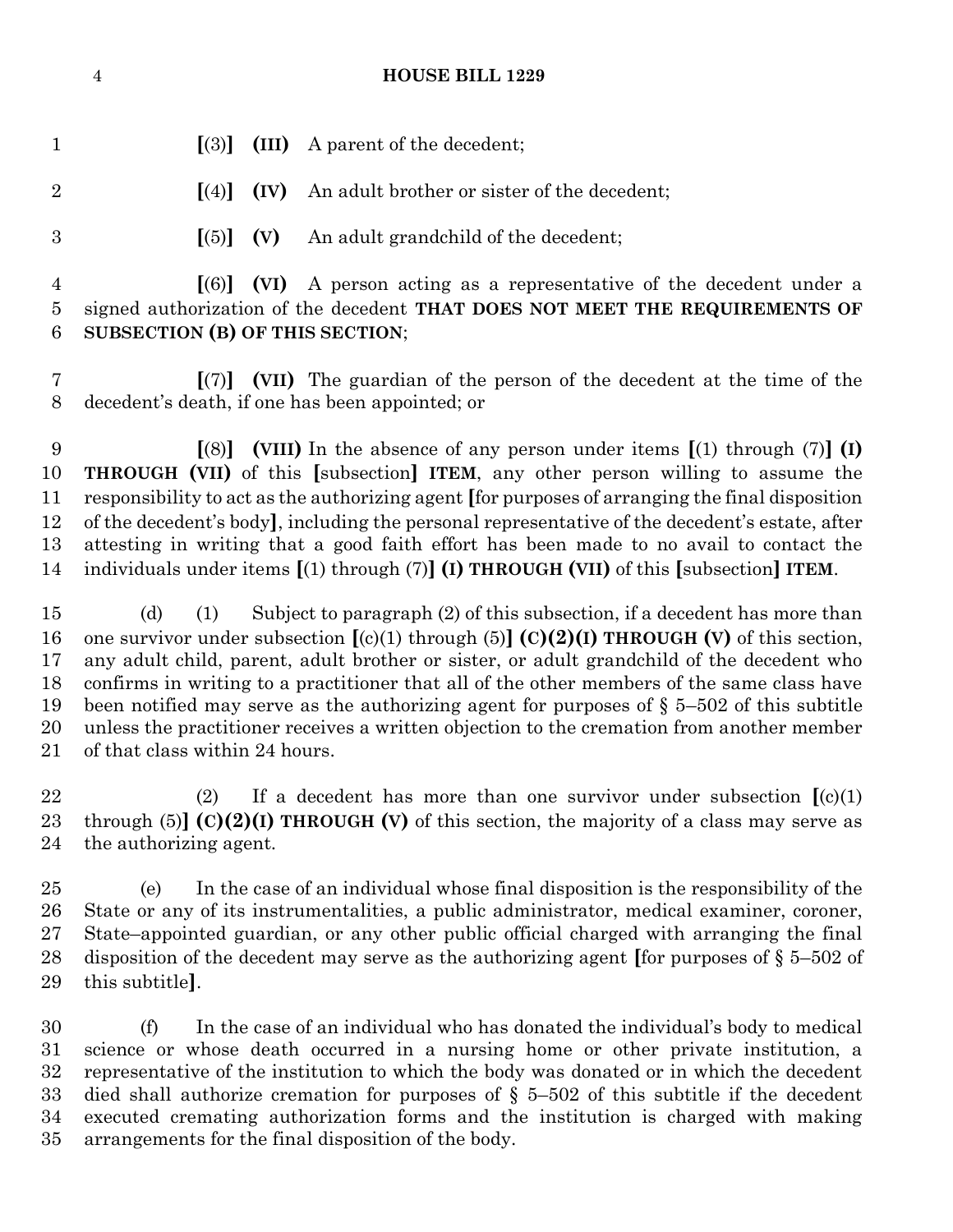(g) (1) This subsection may not be construed to require a licensed mortician, licensed funeral director, or licensed funeral establishment to make any notification regarding the right of disposition.

 (2) A person shall forfeit the right of final disposition of the body of a decedent under subsection (c) of this section and the right shall pass to the next qualifying person, if the person:

 (i) Does not exercise the right of disposition within 7 days after notification by a funeral establishment of the death of the decedent, or within 10 days after the decedent's death, whichever is earlier;

 (ii) Subject to paragraph (3) of this subsection, is charged with first– or second–degree murder or voluntary manslaughter in connection with the decedent's death and the charges are known to the funeral director; or

 (iii) Is the subject of an active interim, temporary, or final protective order and the decedent was a person eligible for relief, as defined under § 4–501 of the Family Law Article, under the order and a copy of the order is presented to the funeral director.

 (3) A person whose right of disposition was forfeited under paragraph (2)(ii) of this subsection shall have the right restored, if:

- 
- (i) The criminal charges are dismissed; or
- 

20 (ii) The person is acquitted of the criminal charges.

 (4) A person may waive the right of final disposition of the body of a decedent under subsection (c) of this section and the right shall pass to the next qualifying person, if:

(i) The person waives the right of disposition in writing; and

 (ii) The writing is submitted to the practitioner or funeral establishment.

 (5) A practitioner or funeral establishment may not be held civilly liable for acting in reliance on this subsection.

## **Article – Health Occupations**

7–101.

(a) In this title the following words have the meanings indicated.

**(C–1) "AUTHORIZING AGENT" MEANS THE INDIVIDUAL WHO HAS LEGAL**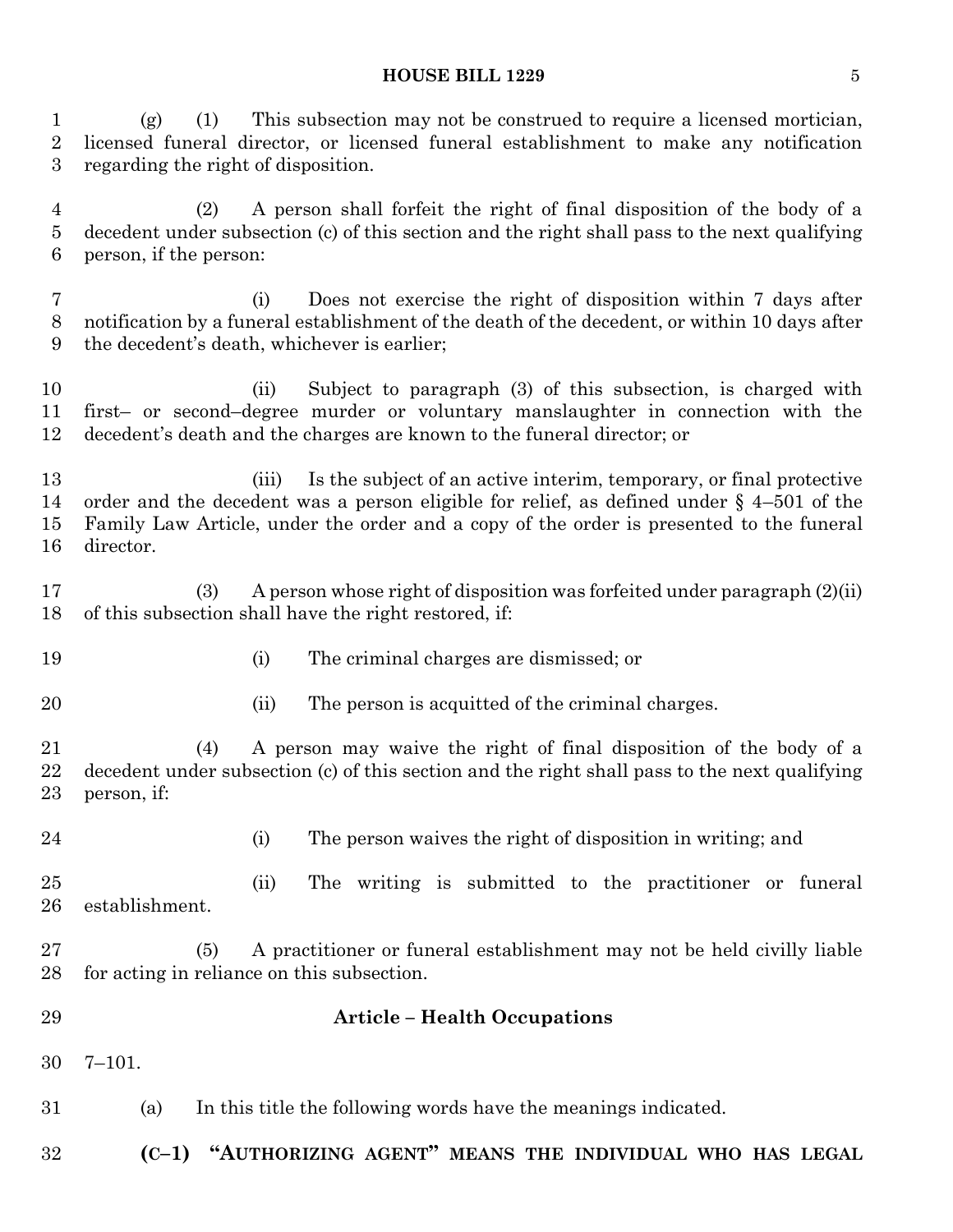# **AUTHORITY TO ARRANGE FOR AND MAKE DECISIONS REGARDING THE FINAL DISPOSITION OF A DEAD HUMAN BODY, INCLUDING BY CREMATION.**

 (v) "Pre–need contract" means an agreement between a consumer and a licensed funeral director, licensed mortician, or surviving spouse to provide any goods and services purchased prior to the time of death. Goods and services shall include:

- (1) A service, including any form of preservation and disposition or cremation, that a mortician normally provides in the ordinary course of business; or
- (2) Merchandise, including a casket, vault, or clothing, that a mortician normally provides in the ordinary course of business.
- 7–410.

 (a) **(1)** Any individual who is 18 years of age or older may decide the disposition of the individual's own body after the individual's death without the pre–death or post–death consent of another person by **[**executing**]:**

 **(I) EXECUTING** a document that expresses the individual's wishes**, INCLUDING A DOCUMENT DESIGNATING A PERSON TO ACT AS AUTHORIZING AGENT;** or **[**by entering**]**

- 
- **(II) ENTERING** into a pre–need contract.

 **(2) THE PERSON DESIGNATED ON A UNITED STATES DEPARTMENT OF DEFENSE RECORD OF EMERGENCY DATA (DD FORM 93), OR ITS SUCCESSOR FORM, AS THE PERSON AUTHORIZED TO DIRECT DISPOSITION MAY SERVE AS THE AUTHORIZING AGENT FOR A DECEDENT, IF THE DECEDENT:**

 **(I) DIED WHILE SERVING IN THE UNITED STATES ARMED FORCES; AND**

 **(II) EXECUTED THE UNITED STATES DEPARTMENT OF DEFENSE RECORD OF EMERGENCY DATA (DD FORM 93), OR ITS SUCCESSOR FORM.**

# **(3) AN AUTHORIZING AGENT IS BOUND BY ANY VALID DOCUMENT EXECUTED UNDER THIS SUBSECTION IN MAKING DECISIONS REGARDING THE FINAL DISPOSITION OF THE DECEDENT'S BODY.**

 (b) In order to be valid, any document executed under subsection (a) of this section must be written and signed by the individual in the presence of a witness, who, in turn, shall sign the document in the presence of the individual.

(c) **THE FOLLOWING PERSONS, IN THE ORDER OF PRIORITY STATED, HAVE**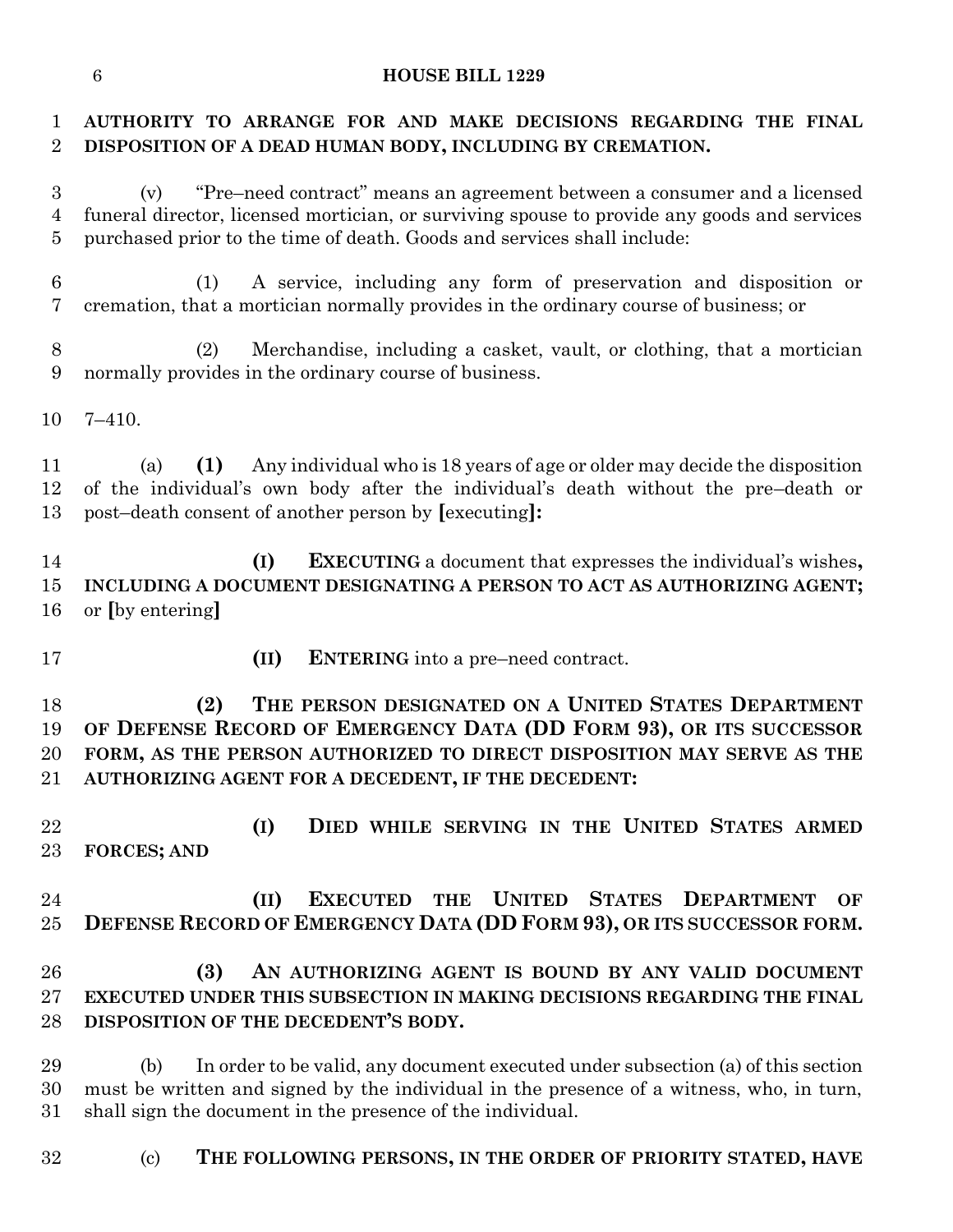| 1                                    | THE RIGHT TO SERVE AS THE AUTHORIZING AGENT FOR A DECEDENT:                                                                                                                                                                                                                                                                                                                                                                                                                                                                                                                                       |  |  |  |  |
|--------------------------------------|---------------------------------------------------------------------------------------------------------------------------------------------------------------------------------------------------------------------------------------------------------------------------------------------------------------------------------------------------------------------------------------------------------------------------------------------------------------------------------------------------------------------------------------------------------------------------------------------------|--|--|--|--|
| $\boldsymbol{2}$<br>$\boldsymbol{3}$ | (1)<br>IF THE DECEDENT EXECUTED A VALID DOCUMENT UNDER<br>SUBSECTION (A) OF THIS SECTION:                                                                                                                                                                                                                                                                                                                                                                                                                                                                                                         |  |  |  |  |
| 4<br>$\bf 5$<br>6                    | THE<br>PERSON DESIGNATED ON THE UNITED STATES<br>(I)<br><b>DEPARTMENT OF DEFENSE RECORD OF EMERGENCY DATA (DD FORM 93), OR ITS</b><br>SUCCESSOR FORM, AS THE PERSON AUTHORIZED TO DIRECT DISPOSITION; OR                                                                                                                                                                                                                                                                                                                                                                                          |  |  |  |  |
| $\overline{7}$<br>8                  | THE PERSON DESIGNATED BY A DECEDENT IN THE VALID<br>(II)<br>DOCUMENT EXECUTED UNDER SUBSECTION (A)(1) OF THIS SECTION; OR                                                                                                                                                                                                                                                                                                                                                                                                                                                                         |  |  |  |  |
| 9<br>10<br>11<br>12<br>13            | Unless a person has knowledge that contrary directions have been<br>(2)<br>given by the decedent, if a decedent has not executed a document under subsection (a) of<br>this section [, the following persons, in the order of priority stated, have the right to arrange<br>for the final disposition of the body of the decedent under this section and are liable for the<br>reasonable costs of preparation, care, and disposition of the decedent]:                                                                                                                                           |  |  |  |  |
| 14<br>15                             | The surviving spouse or domestic partner, as defined in $\S 1-101$<br>$\lceil (1) \rceil$<br>(I)<br>of the Health - General Article, of the decedent;                                                                                                                                                                                                                                                                                                                                                                                                                                             |  |  |  |  |
| 16                                   | $\lceil (2) \rceil$<br>(II)<br>An adult child of the decedent;                                                                                                                                                                                                                                                                                                                                                                                                                                                                                                                                    |  |  |  |  |
| 17                                   | $\left[ \mathrm{(3)}\right]$<br>(III)<br>A parent of the decedent;                                                                                                                                                                                                                                                                                                                                                                                                                                                                                                                                |  |  |  |  |
| 18                                   | $\lceil (4) \rceil$<br>(IV)<br>An adult brother or sister of the decedent;                                                                                                                                                                                                                                                                                                                                                                                                                                                                                                                        |  |  |  |  |
| 19                                   | $\left[ (5) \right]$<br>(V)<br>An adult grandchild of the decedent;                                                                                                                                                                                                                                                                                                                                                                                                                                                                                                                               |  |  |  |  |
| 20<br>21<br>22                       | $[(6)]$ (VI) A person acting as a representative of the decedent under a<br>signed authorization of the decedent THAT DOES NOT MEET THE REQUIREMENTS OF<br>SUBSECTION (B) OF THIS SECTION;                                                                                                                                                                                                                                                                                                                                                                                                        |  |  |  |  |
| 23<br>24                             | $[(7)]$ (VII) The guardian of the person of the decedent at the time of the<br>decedent's death, if a guardian has been appointed; or                                                                                                                                                                                                                                                                                                                                                                                                                                                             |  |  |  |  |
| 25<br>26<br>27<br>28<br>29<br>30     | (VIII) In the absence of any person under items $[(1)$ through $(7)]$ (I)<br>$\lceil (8) \rceil$<br><b>THROUGH (VII)</b> of this [subsection] <b>ITEM</b> , any other person willing to assume the<br>responsibility to act as the authorizing agent [for purposes of arranging the final disposition<br>of the decedent's body, including the personal representative of the decedent's estate, after<br>attesting in writing that a good faith effort has been made to no avail to contact the persons<br>described in items $[(1)$ through $(7)]$ (I) THROUGH (VII) of this [subsection] ITEM. |  |  |  |  |
| 31                                   | Subject to paragraph (2) of this subsection, if a decedent has more than<br>(d)<br>(1)                                                                                                                                                                                                                                                                                                                                                                                                                                                                                                            |  |  |  |  |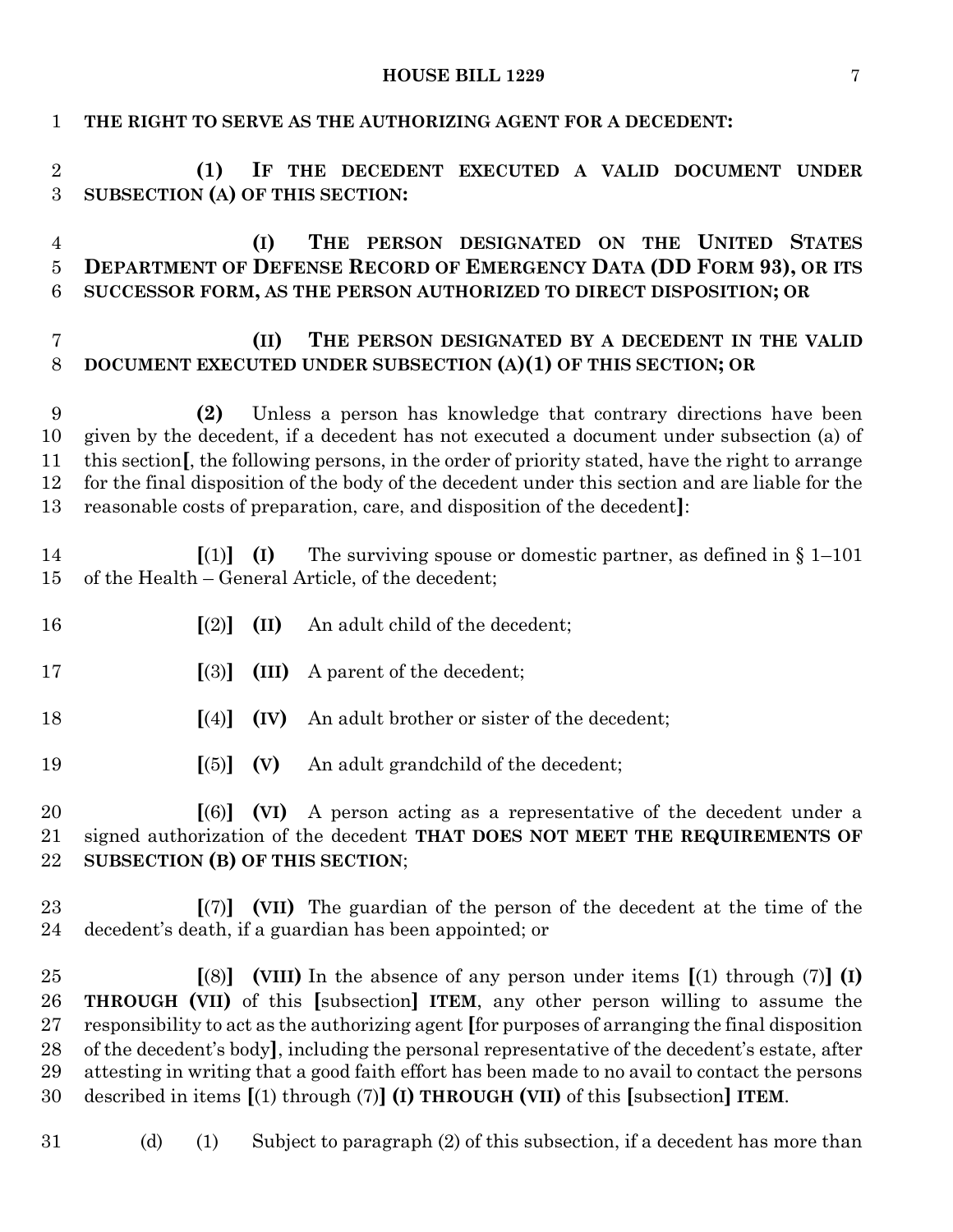one survivor under subsection **[**(c)(1) through (5)**] (C)(2)(I) THROUGH (V)** of this section, any adult child, parent, adult brother or sister, or adult grandchild of the decedent who confirms in writing to a licensee that all of the other members of the same class have been notified may serve as the authorizing agent unless the licensee receives a written objection from another member of that class **WITHIN 24 HOURS**.

 (2) If a decedent has more than one survivor under subsection **[**(c)(1) through (5)**] (C)(2)(I) THROUGH (V)** of this section, the majority of a class may serve as the authorizing agent.

 (e) For an individual whose final disposition is the responsibility of the State or any of its instrumentalities, a public administrator, medical examiner, coroner, State–appointed guardian, or any other public official charged with arranging the final disposition of the body of the individual may serve as the authorizing agent **[**for purposes of this section**]**.

 (f) For an individual who has donated the individual's body to medical science or whose death occurred in a nursing home or other private institution, a representative of the institution to which the body was donated or in which the decedent died may serve as the authorizing agent of the decedent and the institution is charged with making arrangements for the final disposition of the body.

 (g) (1) This subsection may not be construed to require a licensed mortician, licensed funeral director, or licensed funeral establishment to make any notification regarding the right of final disposition of the body of a decedent.

 (2) A person shall forfeit the right of final disposition of the body of a decedent under subsection (c) of this section and the right shall pass to the next qualifying person, if the person:

 (i) Does not exercise the right of disposition within 7 days after notification by a funeral establishment of the death of the decedent, or within 10 days after the decedent's death, whichever is earlier;

 (ii) Subject to paragraph (3) of this subsection, is charged with first– or second–degree murder or voluntary manslaughter in connection with the decedent's death and the charges are known to the funeral director; or

 (iii) Is the subject of an active interim, temporary, or final protective order and the decedent was a person eligible for relief, as defined under § 4–501 of the Family Law Article, under the order and a copy of the order is presented to the funeral director.

 (3) A person whose right of disposition was forfeited under paragraph (2)(ii) of this subsection shall have the right restored, if: